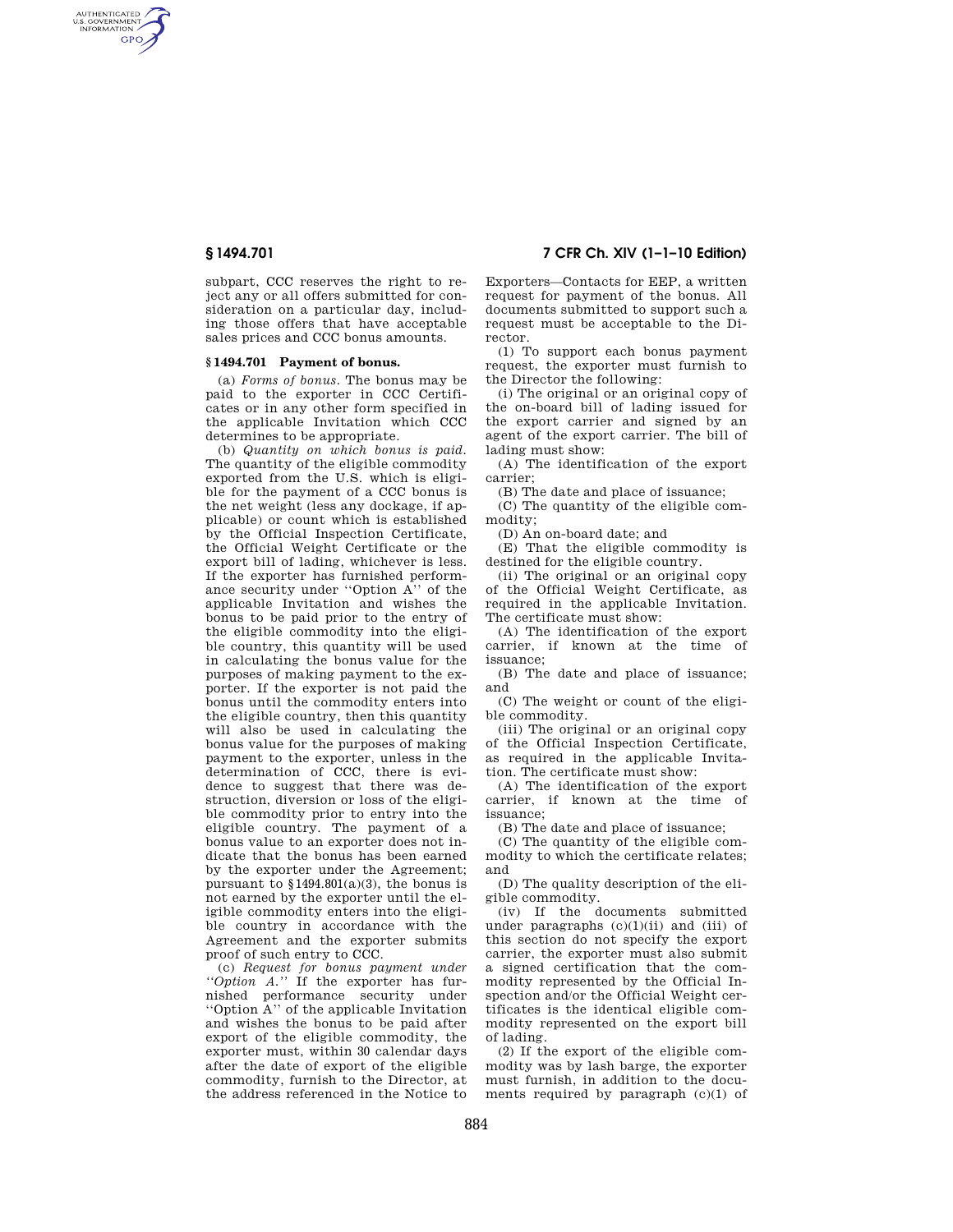## **Commodity Credit Corporation, USDA § 1494.801**

this section, a statement from the vessel's agent showing that the lash barge was loaded to the lash vessel named in the on-board lash bill of lading and that the eligible commodity is destined for the eligible country.

(3) If the export of the eligible commodity was from a Canadian transshipment port on the St. Lawrence River, the exporter must furnish to the Director the following, in addition to the documents required by paragraph  $(c)(1)$  of this section:

(i) Documentary evidence covering the movement of the eligible commodity from the United States to the export carrier described in the onboard bill of lading issued at the Canadian transshipment port and showing the information provided in paragraphs  $(c)(1)$  and, if applicable,  $(c)(2)$  of this section; and

(ii) A certification that the eligible commodity exported is the identical eligible commodity that was shipped from the United States.

(4) If the export of the eligible commodity was by railcar or truck, the exporter must furnish to the Director the following, in addition to the documents required by paragraphs  $(c)(1)(ii)$  and (iii) of this section:

(i) The authenticated landing certificate or similar document issued by the government of the eligible country; and

(ii) The original or an original copy of the bill of lading issued at the point of loading the railcar or truck. The bill of lading must show:

(A) The identification of the export carrier;

(B) The date and place of issuance;

(C) The quantity of the eligible commodity;

(D) The date that the railcar or truck was loaded; and

(E) That the eligible commodity is destined for the eligible country.

(d) *Request for bonus payment under ''Option B.''* If the exporter has furnished performance security under ''Option B'' of the applicable Invitation and wishes the bonus to be paid after the entry of the exported eligible commodity into the eligible country, the exporter must, within 60 calendar days after the date of entry of the eligible commodity into the eligible country,

furnish to the Director at the address referenced in the Notice to Exporters— Contracts for EEP, a written request for payment of the bonus. To support each request, the exporter must furnish to the Director, in a form acceptable to the Director, the documents specified in paragraph (c) of this section, as applicable, along with the certification of entry specified in  $§1494.401(f)(2)$ .

(e) *Time frame for payment of a bonus.*  CCC will endeavor to pay the bonus to the exporter within 10 business days after CCC determines that the documents supporting the bonus request are acceptable.

(f) *Certificate amount.* If CCC decides to pay the bonus in the form of a CCC Certificate(s), the dollar value of the certificate(s) issued to the exporter will be determined by multiplying the CCC bonus specified in the Agreement by the net quantity of the eligible commodity on which the bonus is to be paid, as specified in paragraph (b) of this section, less any dockage if applicable.

(g) *Late requests for bonus payment.* If CCC decides to pay the bonus in the form of a CCC Certificate(s) and the exporter fails to request issuance of the certificate(s) within 30 calendar days after the date of export of the eligible commodity, if the exporter has chosen performance security ''Option A,'' or within 60 days after the entry of the eligible commodity into the eligible country, if the exporter has chosen performance security ''Option B'', CCC may, upon issuing the certificate(s), discount the certificate(s) in an amount determined appropriate by CCC to compensate it for costs which may be incurred by CCC as a result of the exporter's delay.

#### **§ 1494.801 Enforcement and termination of agreements with CCC.**

(a) *Performance in accordance with an Agreement with CCC.* (1) An exporter which enters into an Agreement with CCC must ensure that the eligible commodity is exported from the U.S. and enters the eligible country in accordance with the terms and conditions of the Agreement.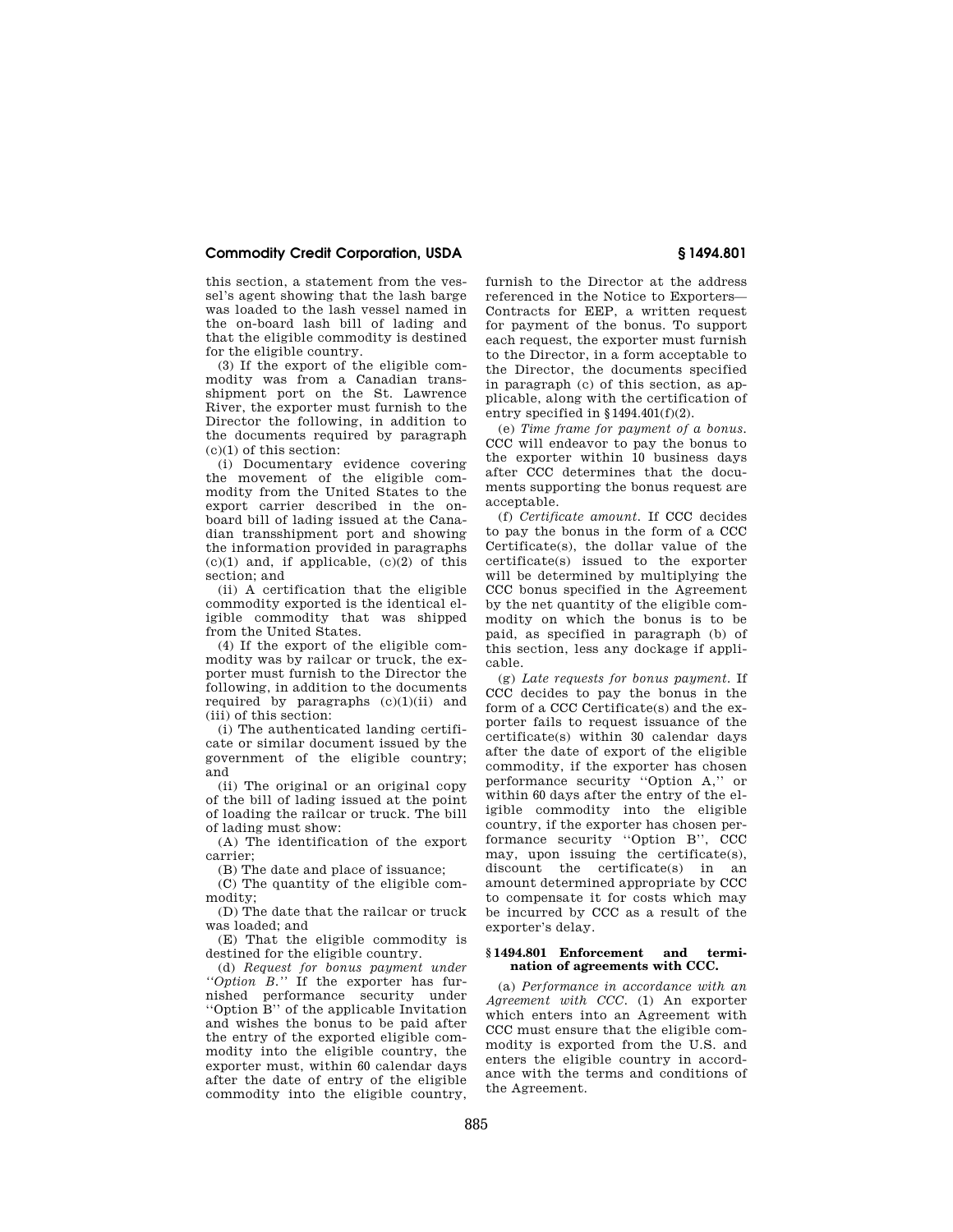(2) The diversion of the eligible commodity to a country other than the eligible country is prohibited. Transshipments of the eligible commodity are permitted only if specifically allowed in the applicable Invitation or for shipment through a Canadian transshipment port on the St. Lawrence River if the eligible commodity had been shipped from the United States via the Great Lakes coastal range and its identity had been preserved until shipped from Canada.

(3) Regardless of whether or not a bonus has been paid by CCC to the exporter pursuant to §1494.701, the bonus is not earned by the exporter until the eligible commodity enters into the eligible country in accordance with the Agreement. In order to retain a bonus or request payment of a bonus, depending upon the option chosen for furnishing performance security, and to request cancellation of the performance security, the exporter must provide evidence to CCC, as specified in §1494.401(f)(2), that the eligible commodity entered into the eligible country. If, on the basis of evidence available to it, CCC determines that there was destruction, diversion or loss of the eligible commodity prior to entry into the eligible country, CCC will not release the amount of performance security corresponding to the amount of eligible commodity for which insufficient evidence of entry into the eligible country was presented to CCC until:

(i) CCC recovers from the exporter the amount of the bonus corresponding to such amount of the eligible commodity, if the exporter has already been paid the bonus under performance security "Option A"; and

(ii) The requirements of either  $$1494.401(f)(1)(ii)$  or  $$1494.401(f)(1)(iii)$ have been met.

(4) The failure of an exporter to perform in full and to fulfill all of its obligations under the Agreement will constitute a breach of the Agreement. An exporter which breaches the Agreement may be required to forfeit its right to receive or retain part or all of the bonus authorized or paid under the Agreement and may also be liable to CCC for damages. Examples of an exporter's failure to perform under the

**§ 1494.801 7 CFR Ch. XIV (1–1–10 Edition)** 

Agreement include, but are not limited to, the following:

(i) The exporter does not ship all of the required amount of the eligible commodity in accordance with the delivery period stated in the Agreement;

(ii) The exporter exports an amount of the eligible commodity that is inconsistent with the quality specifications in the Agreement;

(iii) The exporter is unable to provide a certification that all of the eligible commodity exported pursuant to the Agreement was entered into the eligible country;

(iv) The eligible commodity is transshipped through any country, other than Canada, unless specifically allowed in the applicable Invitation; or

(v) The eligible commodity is transshipped through Canada without having its identity preserved.

(5) If the eligible commodity is to be delivered to the eligible buyer in multiple shipments, CCC may decide to consider the shipments separately in determining whether the exporter has failed to perform under the Agreement.

(b) *Return of bonus.* An exporter that fails to fulfill all of its obligations under the Agreement shall be in default. If an exporter that has already been paid the bonus value defaults, CCC shall have the right to recover the bonus value paid for the quantity of the eligible commodity with respect to which the exporter failed to perform under the Agreement.

(1) If CCC has paid this bonus value in the form of a CCC Certificate(s), the exporter shall pay to CCC the higher  $\circ$ f<sup>:</sup>

(i) The dollar value of the CCC Certificate(s);

(ii) The dollar amount received for the CCC Certificate(s) if the CCC Certificate(s) was transferred to another party; or

(iii) The dollar amount of the proceeds from the sale of the CCC-owned commodities exchanged for the CCC Certificate(s) if the commodities were sold to another party.

(2) If CCC has paid this bonus value in some other form, as specified in the applicable Invitation, the exporter shall pay to CCC the dollar and cents amount or equivalent of the bonus value paid to the exporter.